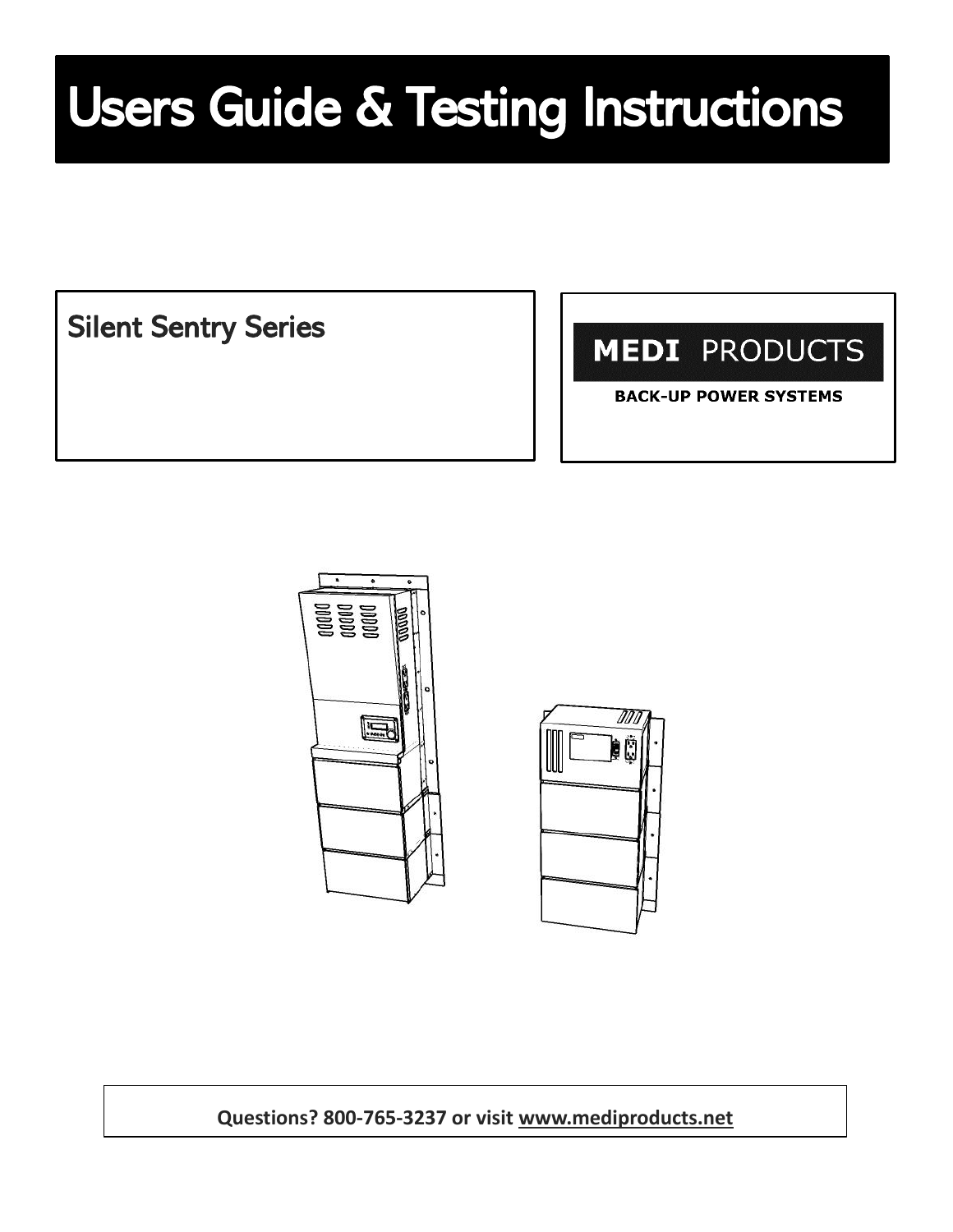# **Product Information**

*(Required information when calling for service)*

Date of Purchase: Serial Number: Facility Information:

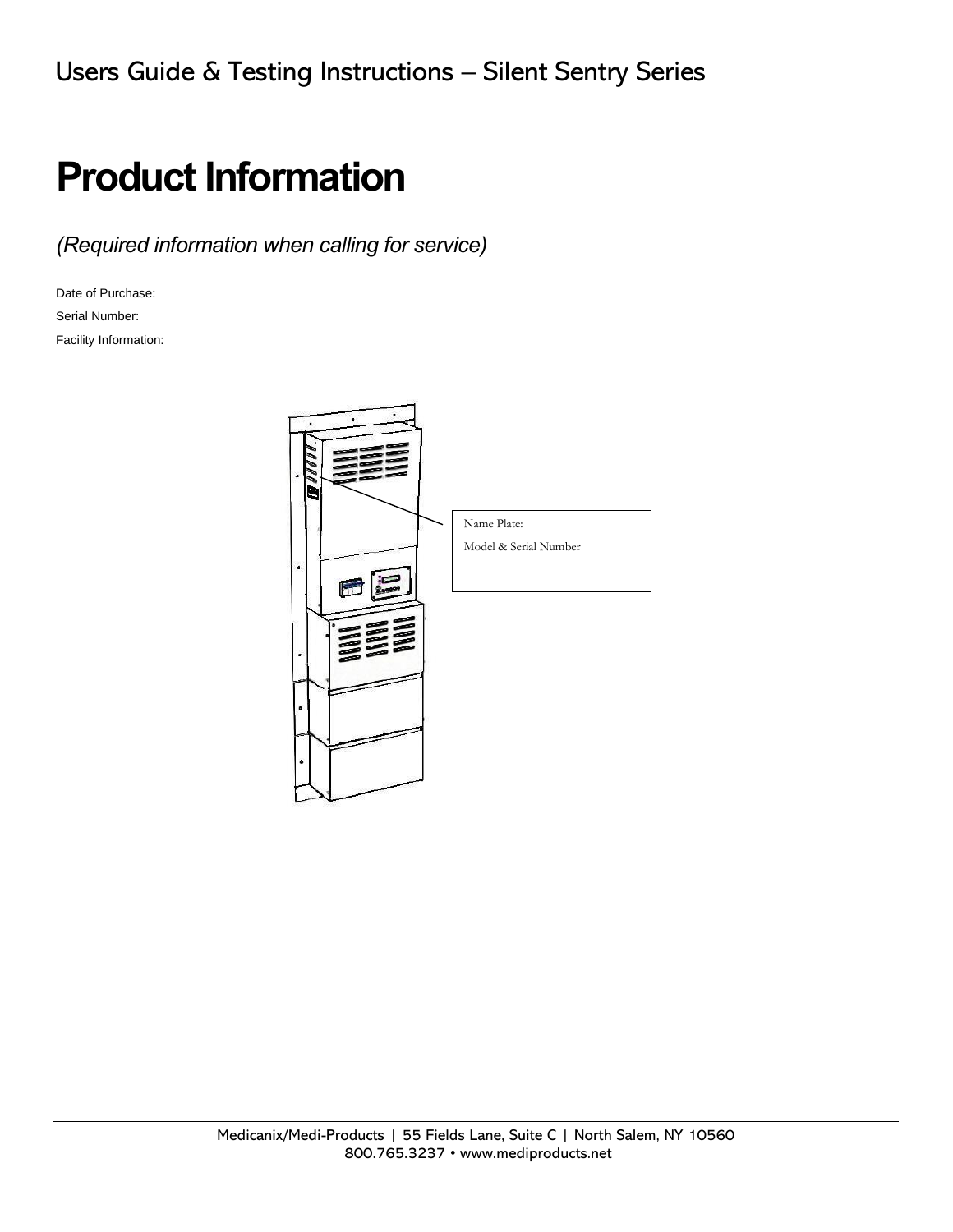# Safety & Disclaimer

#### Intended Use and Equipment & Wiring Connections:

- This UPS system stores energy. Output battery terminals and possibly output breakers or outlets may be live when the system is turned off or after the input power has been disconnected.
- Please be sure to off the electricity in the location where the UPS will be installed prior to working on the unit.
- Please be sure that the power supplied to this unit is the proper phase, voltage and amperage specified.
- All hardwired SILENT SENTRY units should be installed by licensed, professional personnel in accordance with local and national codes.
- Although the system is supplied with sealed VRLA batteries they are not *leakproof*. We recommend the unit should not be located near explosive medical gas storage or open flame heaters or electric spark-inducing equipment.

#### Statement of Liability for Medical Environments

- When used within a surgical environment, do not use in the presence of flammable anesthetic mixtures with air oxygen or nitrous oxide.
- This battery backup power system is not intended to support life or run life supporting equipment but rather to power surgical appliances needed in superficial surgical procedures or medical cold storage appliances. Its use is intended for the supply of emergency power to appliances which may be employed in non-lifethreatening medical procedures. It is imperative that it is understood that at no time should a patient remain unattended. At this writing the FDA has no classification for a general-purpose medical emergency power supply. This system is not a medical device.
- All life-support type equipment, life-signs monitors, gas monitors etc. are expected to have their own builtin FDA approved appliance-specific energy sources and be maintained correctly. General room lighting and exit signs are also expected to have multiple independent energy sources.
- If life-supporting equipment is to be powered by any sort of electrical source or device, it is MEDI-PRODUCTS' expectation that several alternative independent power supply sources and devices be available.
- Appliances such as refrigerators and freezers and the contents being stored within them are the responsibility of the owner/operator to see that they are monitored, maintained and tested. Consequential damages and loss of perishable merchandise are not the liability of Medi-Products/Medicanix.
- It is the sole responsibility of the end user or equipment owner to ensure that the battery backup power system has been tested, maintained, and testing records have been kept and filed.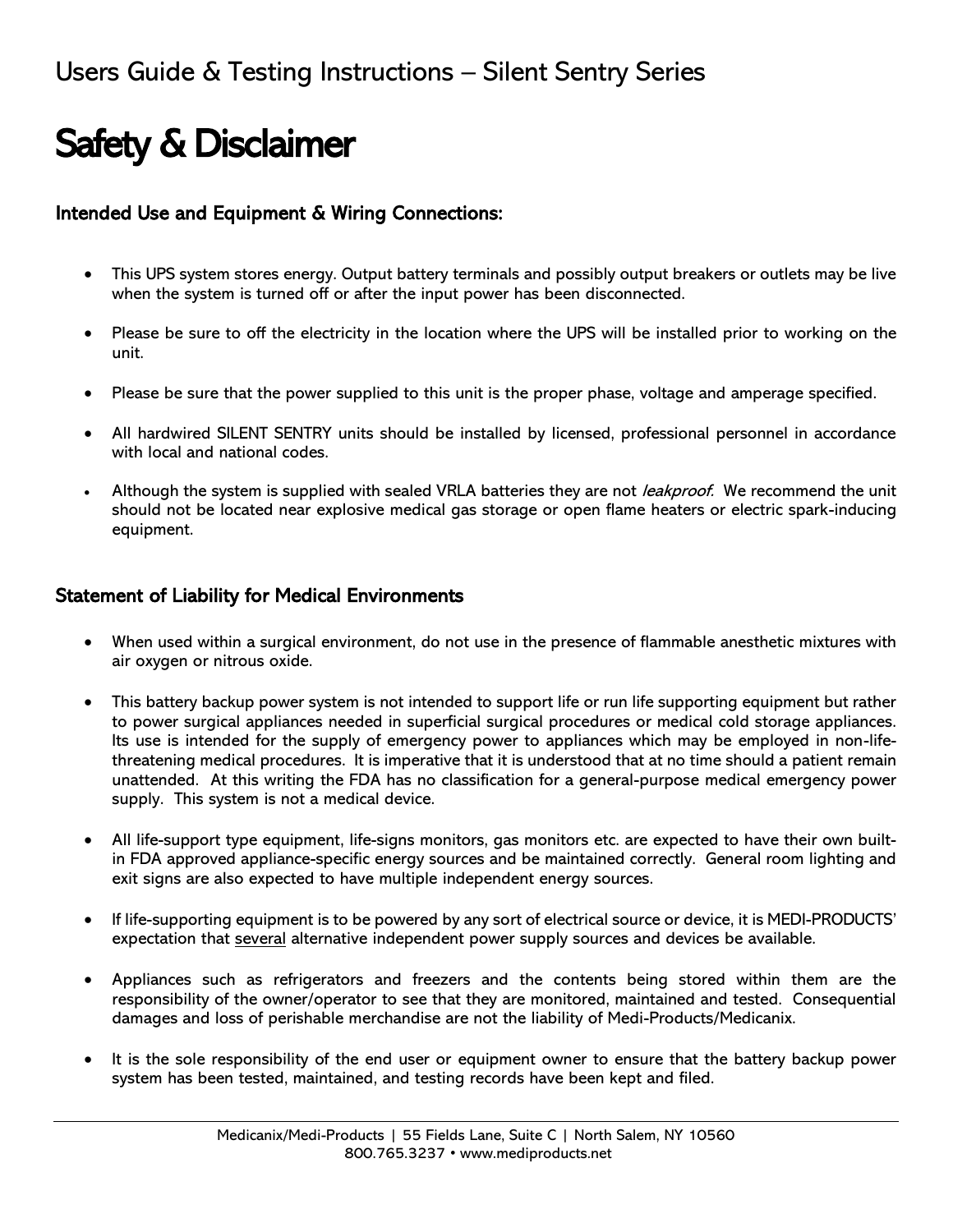# Unit Start Up Procedure:

Upon completing each step of the Installation Guide, keep the unit powered off, then follow these steps to start using the system:

- 1) Power Up:
	- T Series:
	- Switch the Unit to "Auto Invert" the Yellow LED to the right of the switch should be Illuminated. M - Series:
		- If the Unit has a battery disconnect switch, (large red dial knob on the right side of the power system) make sure it is in the "ON" position.
			- Note: Not all systems have this switch only systems that are over 3000 watts.
		- Press the "INV" button to active the Inverter.
- 2) Plug an appliance into the unit's output (outlets) and ensure that the appliance will run off the battery power. Note: If you are powering a refrigerator or freezer, make sure you test it long enough to see that the appliance's compressor turns on, you can speed up this process by opening the door of the appliance.
- 3) Now Apply power to the Power System's Input side by either plugging the power system into a dedicated outlet or switching on the circuit breaker that feeds the unit's input power.
- 4) Make sure the Unit switches over to "Auto Invert" mode.

T-Series: The Green LED light to the right of the switch should illuminate. And, the LED light to the left of the switch will illuminate starting with the Red light and eventually moving up to the Yellow and finally the Green.

# Maintenance Procedures

The MEDI+Products Silent Sentry contains virtually no moving or lubricated components and therefore requires almost no user maintenance except testing and recordkeeping and periodically replacing the batteries (every 4 years).

The user should be aware that by their nature, battery life is negatively affected by some usage patterns. Of course, batteries are intended to be used, but minimizing deep discharges, and frequent charge / discharge cycles will extend overall life. Their life expectancy will be generally in the range of four to five years. Please refer to the section on Battery Testing for more on this subject

The system has a battery voltage alarm which will sound for below normal battery voltages. Battery voltage indicators should be checked if the alarm sounds. Often a low battery alarm will result from a tripped input supply breaker in the main building electric panel. If this is not the cause, please contact MEDI+Products promptly.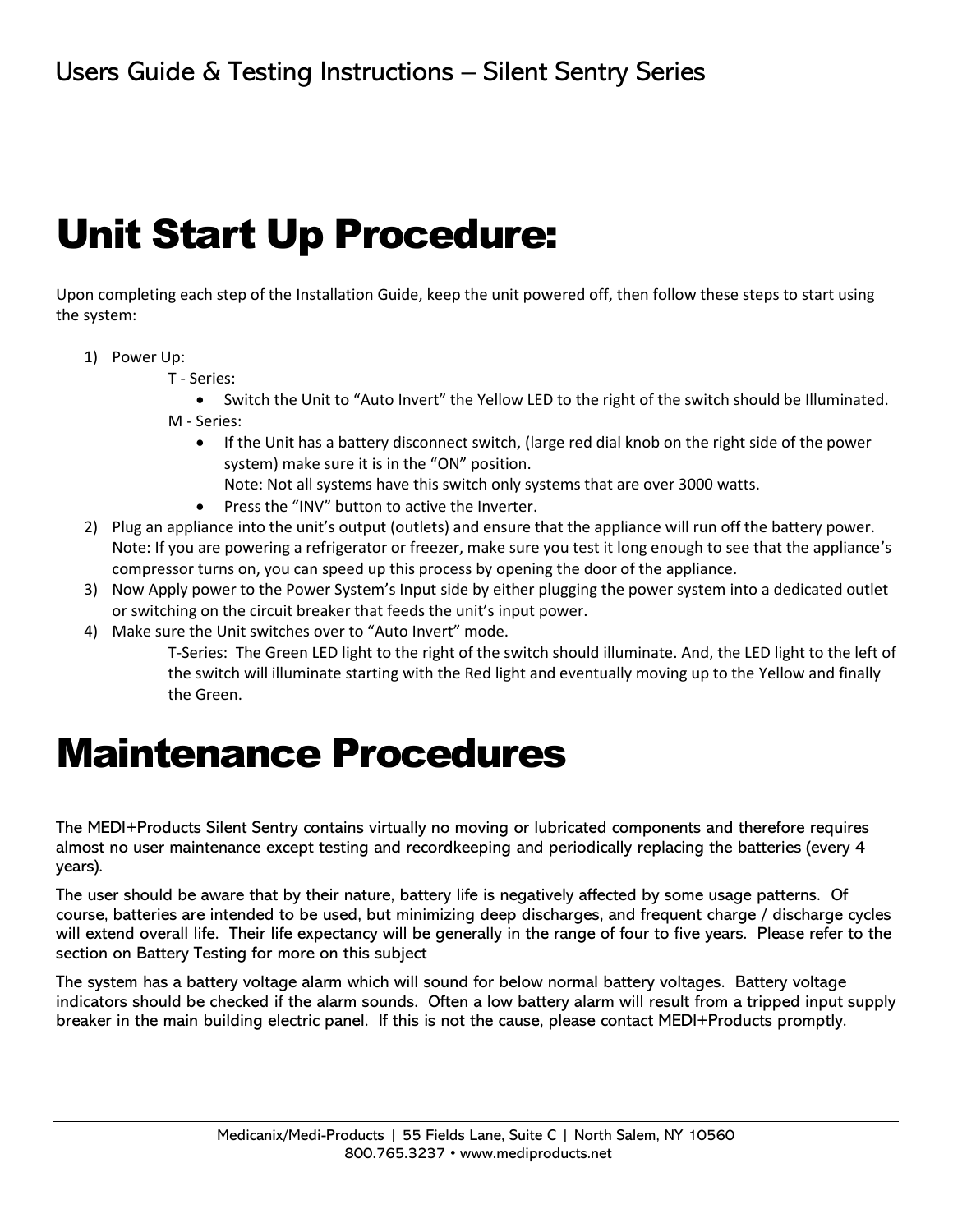# Operation & Maintenance

### System Controls – T Series:

On the center of the black panel in the front of the power system is a control switch.

This will toggle the system between Auto Invert, and Line Charge Only.



#### Line Charge Only:

Move the switch to this position whenever there is not equipment operating off the system. This selection put the system in a "charge only" state. The Input utility power will still feed through the system, powering the unit's output receptacles or breakers, however if the input power were to be unplugged or cut off, the system will completely shut down.

The "Line/Charge Only" LED will flash to remind you that the battery power is in standby.

#### Auto Invert:

Move the switch to this position whenever there is equipment being backed up by the system. This selection puts the system in a "standby" state. The Input utility power will be fed through the system powering the unit's output receptacles or breakers, but as soon as a power outage occurs, the system will automatically transfer over to the battery.

### System Controls – M Series:

The Control panel in the front of the power system will have a digital display, control knob and several selector switches:



#### Modes & Messages:



Searching: This mode means that the inverter is on and searching for a load. As soon as a load is powered on, it will supply the necessary output voltage.



Inverting: The inverter is providing AC power to the load and drawing power from the batteries. This would indicate a loss of power on the input side.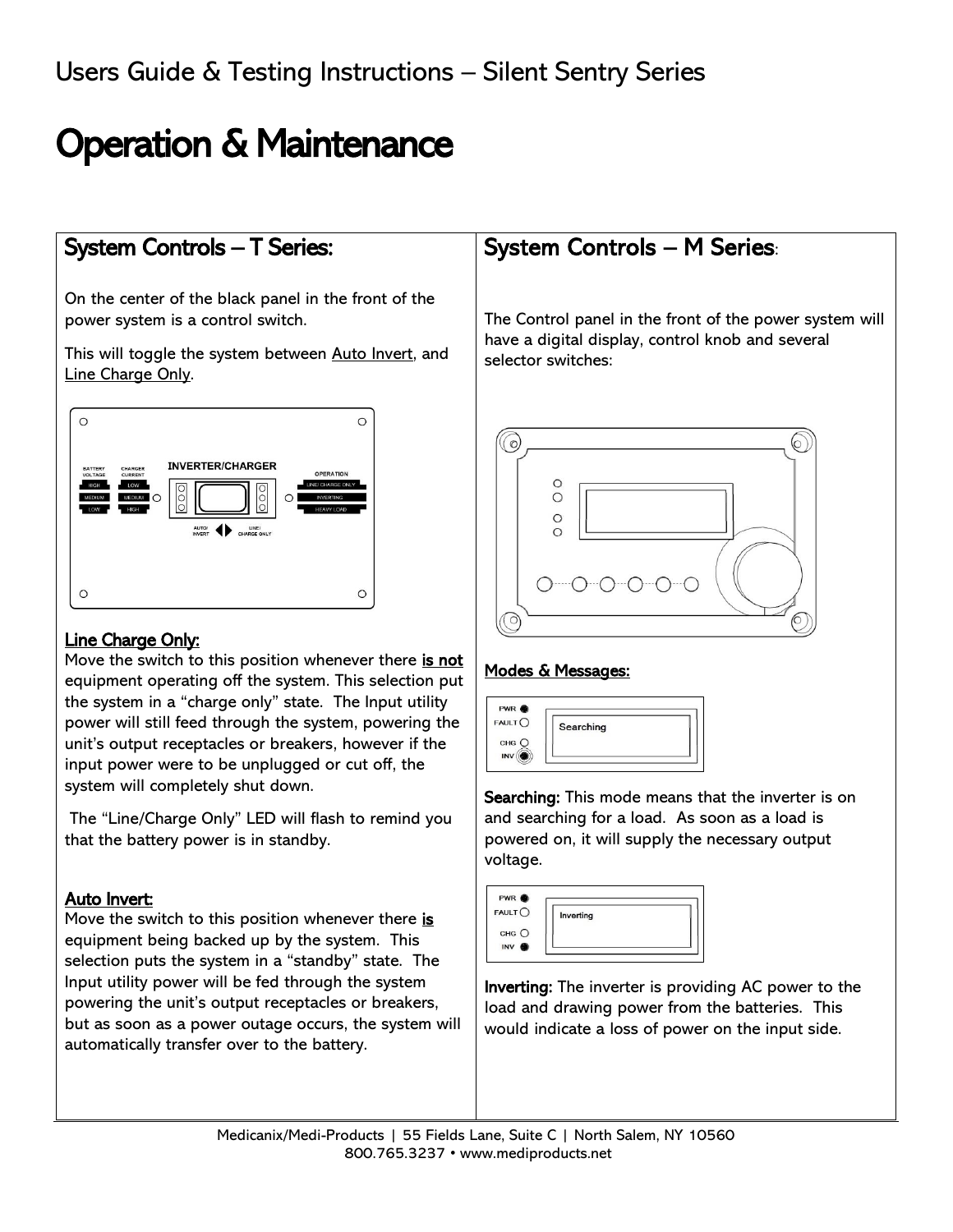### System Controls – T Series, cont'd:

#### We recommend keeping this function selected for any of the following scenarios:

- 1. For protecting medical refrigerators and/or freezers from power failures, keep it switched to "Auto-Invert".
- 2. For other uses such as supporting an outpatient surgical procedure, it should normally be kept in "Line Charge Only" mode and put in "Auto-Invert" only while performing a surgery.

### LED Light Indicators:

#### Line LED:

This is a green light that is continuously on whenever the supported equipment is receiving utility power and the switch is on Auto Invert. This means that the system will automatically switch over to battery power if input power is lost.

If the system is switched to Charge Only, the light will flash intermittently. In this state the supported equipment will still receive utility power, but the system will not continue to supply power if the utility power were to be disconnected.

### Inverting LED:

This is a yellow light, which will turn on continuously, if the supported equipment is receiving power from the battery. This light will flash if the system does not detect the minimum load necessary to supply power indicating the system is in "search mode".

#### **Heavy Load LED:**

This is a red light will turn on when your Inverter/Charger is receiving utility power, but the load is somewhere between 80% and 110% of the system's capacity. This is to alert you that the inverter will not be able to support the load if the utility input power were to fail.

This light will flash if the system shuts itself down due to a severe overload.

#### PWR<sup><sup>®</sup></sup>  $FAULT$ **Bulk Charging** CHG<sup></sub></sup> INV O

Bulk Charging: This is the highest charge rate, which indicates the batteries are low or have been recently discharged. Once Absorb charging voltage is reached, it will automatically switch from bulk charge to absorb charge.

System Controls – M Series, cont'd:



Absorb Charging: This is a slower charge rate that maintains a steady charge at a lower voltage than bulk charge.



Float Charging: This is a charge mode that maintains the battery voltage by regulating the charger on and off as needed, keeping the batteries full capacity maintained.



Full Charge: After 4 hours "Float Charging", the charger will turn off and "Full Charge" is displayed. If the battery voltage drops back down, it will automatically initiate another 4 hours of "Float Charging".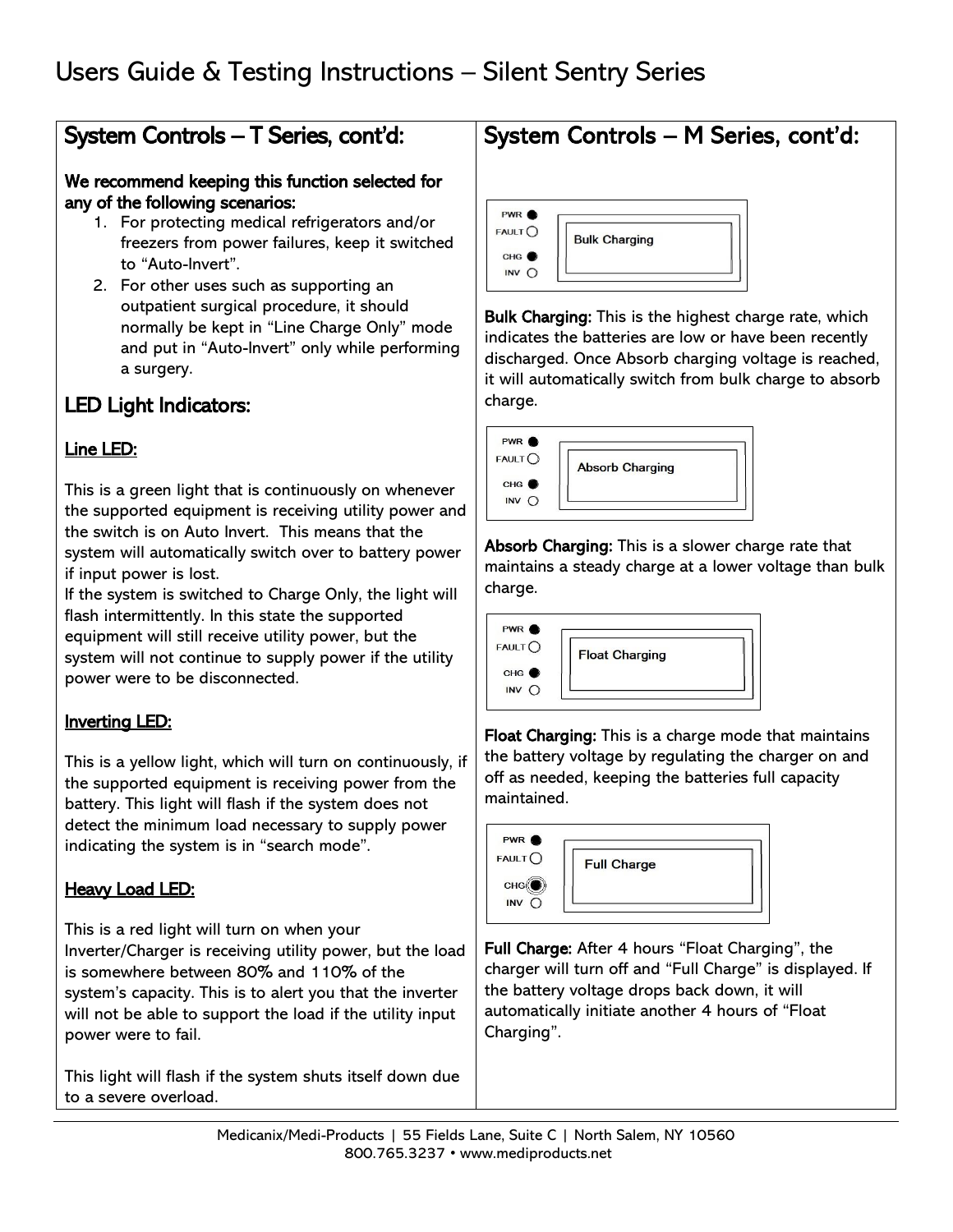| System Controls - T Series, cont'd:                                                                                                |                                                          | System Controls - M Series, cont'd: |
|------------------------------------------------------------------------------------------------------------------------------------|----------------------------------------------------------|-------------------------------------|
| <b>Battery Level LED Indicators:</b>                                                                                               |                                                          |                                     |
| which show the approximate charge/and discharge<br>level of the system's batteries.<br>The following chart indicates these levels: | There are three LED lights on the left side of the panel |                                     |
| <b>LED Indicator</b>                                                                                                               | <b>Approximate Level</b>                                 |                                     |
| Green                                                                                                                              | 96% - Full                                               |                                     |
| Green & Yellow                                                                                                                     | $81\% - 95\%$                                            |                                     |
| Yellow                                                                                                                             | $61\% - 80\%$                                            |                                     |
| Yellow & Red                                                                                                                       | $41\% - 60\%$                                            |                                     |
| Red                                                                                                                                | 21% - 40%                                                |                                     |
| All Off                                                                                                                            | 1% - 20%                                                 |                                     |
| <b>Red Flash</b>                                                                                                                   | 0% (System shutdown)                                     |                                     |
|                                                                                                                                    |                                                          |                                     |
|                                                                                                                                    |                                                          |                                     |
|                                                                                                                                    |                                                          |                                     |
|                                                                                                                                    |                                                          |                                     |
|                                                                                                                                    |                                                          |                                     |

# Troubleshooting & Fault Codes:

| <b>PROBLEM</b>                                    | <b>SYMPTOM</b>                                                                       | <b>CHECK</b>                                                               | <b>PROBABLE</b><br><b>CAUSE</b>                                                                                                    | <b>CORRECTION</b>                                                                                                   |
|---------------------------------------------------|--------------------------------------------------------------------------------------|----------------------------------------------------------------------------|------------------------------------------------------------------------------------------------------------------------------------|---------------------------------------------------------------------------------------------------------------------|
| Unit is making<br>a high-pitched<br>ringing sound | The High/Low Battery<br>Alarm is going off.<br>Green "power" LED is<br>Illuminated   | The Battery Voltage if<br>and note it down:                                | If the Battery Voltage<br>is too High, this will<br>sound the alarm.                                                               | Turn down the unit's<br>charging voltage - Call<br>tech support for help<br>in doing this.                          |
|                                                   | The High/Low Battery<br>Alarm is going off.<br>Green "power" LED<br>Not Illuminated: | Check the Unit In-Put<br>Breaker or the outlet<br>that it is plugged into. | The battery discharged<br>from a power failure<br>or the unit being<br>plugged into a dead<br>outlet or somehow<br>came unplugged. | Try plugging the unit<br>into a different outlet<br>or restoring power to<br>the outlet that it is<br>plugged into. |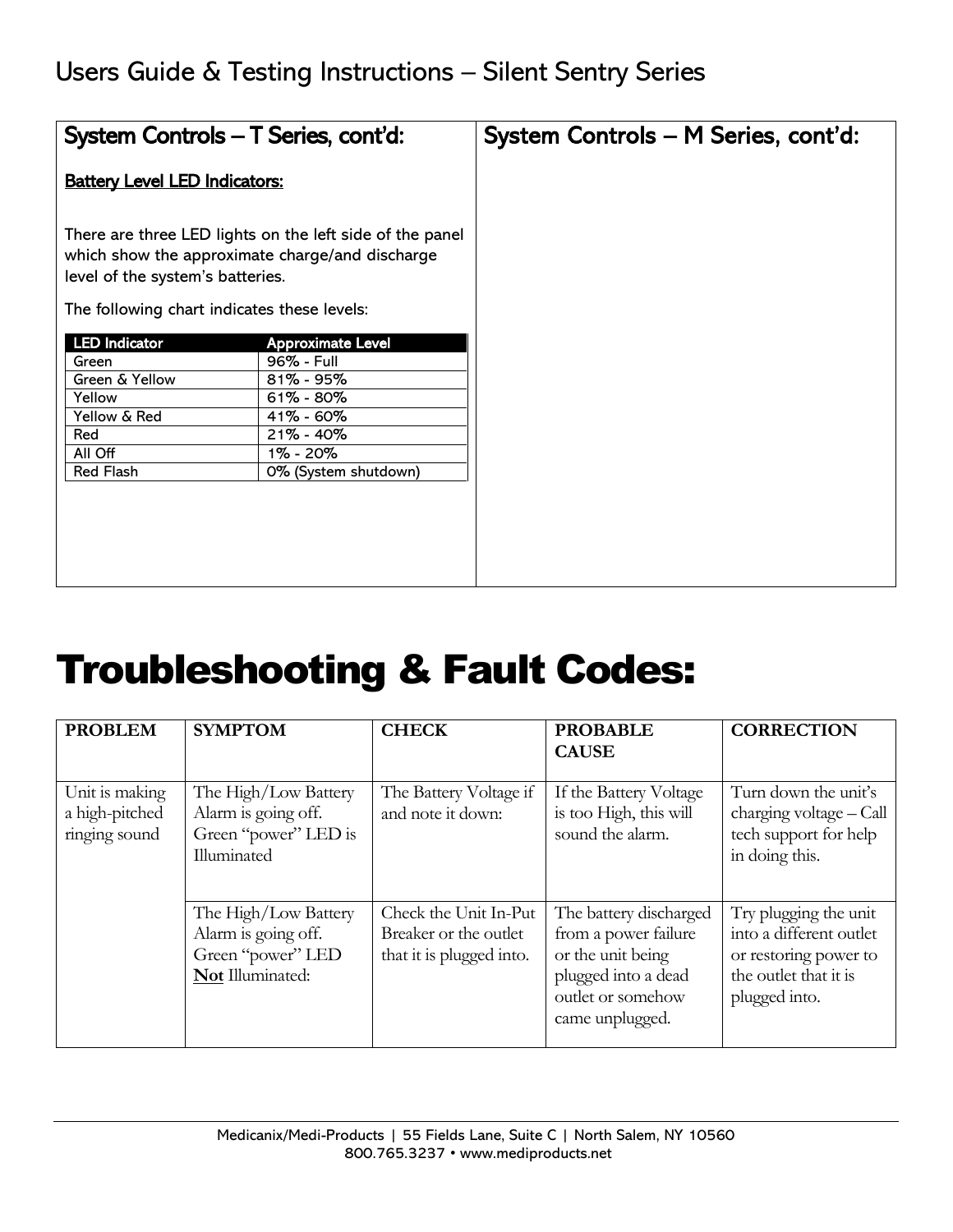|  | Check that the unit is<br>charging the batteries. | There could be a<br>problem with the<br>charger. | Refer to the "unit not<br>charging" section<br>below. |
|--|---------------------------------------------------|--------------------------------------------------|-------------------------------------------------------|
|--|---------------------------------------------------|--------------------------------------------------|-------------------------------------------------------|

# Troubleshooting & Fault Codes:

### T – Series Troubleshooting:

| <b>PROBLEM</b>                       | <b>SYMPTOM</b>                                                                                        | <b>CHECK</b>                                                                                                                 | PROBABLE CAUSE                                                                                           | <b>CORRECTION</b>                                                                                                                                                                                                                                        |
|--------------------------------------|-------------------------------------------------------------------------------------------------------|------------------------------------------------------------------------------------------------------------------------------|----------------------------------------------------------------------------------------------------------|----------------------------------------------------------------------------------------------------------------------------------------------------------------------------------------------------------------------------------------------------------|
| Dead Outlets -<br>No Output<br>Power | Appliance is plugged<br>into the side of the<br>power system, but it is<br>not running.               | Plug the appliance<br>directly into the wall<br>at another location<br>(not on the power<br>system)                          | If the appliance still<br>doesn't work, the<br>problem is with the<br>appliance not the power<br>system. | Contact whomever<br>services your<br>appliances.                                                                                                                                                                                                         |
|                                      | No power out of the<br>unit but some of the<br>power system's<br>indicator lights are<br>illuminated: | Switch the unit over<br>to "charge only"<br>mode. If the lights<br>shut off completely,<br>the input power has<br>been lost. | The power system is<br>unplugged or the outlet<br>that it is plugged into<br>(input) is dead.            | Check the circuit<br>breaker that powers<br>the outlet that the<br>battery backup system<br>is plugged into and<br>reset the breaker. Re-<br>plug the appliance and<br>make sure it powers<br>up. Monitor it to<br>ensure that it doesn't<br>trip again. |
|                                      |                                                                                                       | If the green light on<br>the right side starts to<br>flash after switching<br>to "charge only"<br>mode:                      | The unit needs reset.                                                                                    | Unplug the appliance<br>wait 5 seconds and<br>switch it back to "auto<br>invert". If the upper<br>right light is a steady<br>green, then try<br>running the appliance<br>again.                                                                          |
|                                      |                                                                                                       |                                                                                                                              | The internal output<br>circuit breaker is<br>tripped.                                                    | Call a qualified<br>technician that can<br>remove the unit's<br>cover and reset the<br>internal breaker.                                                                                                                                                 |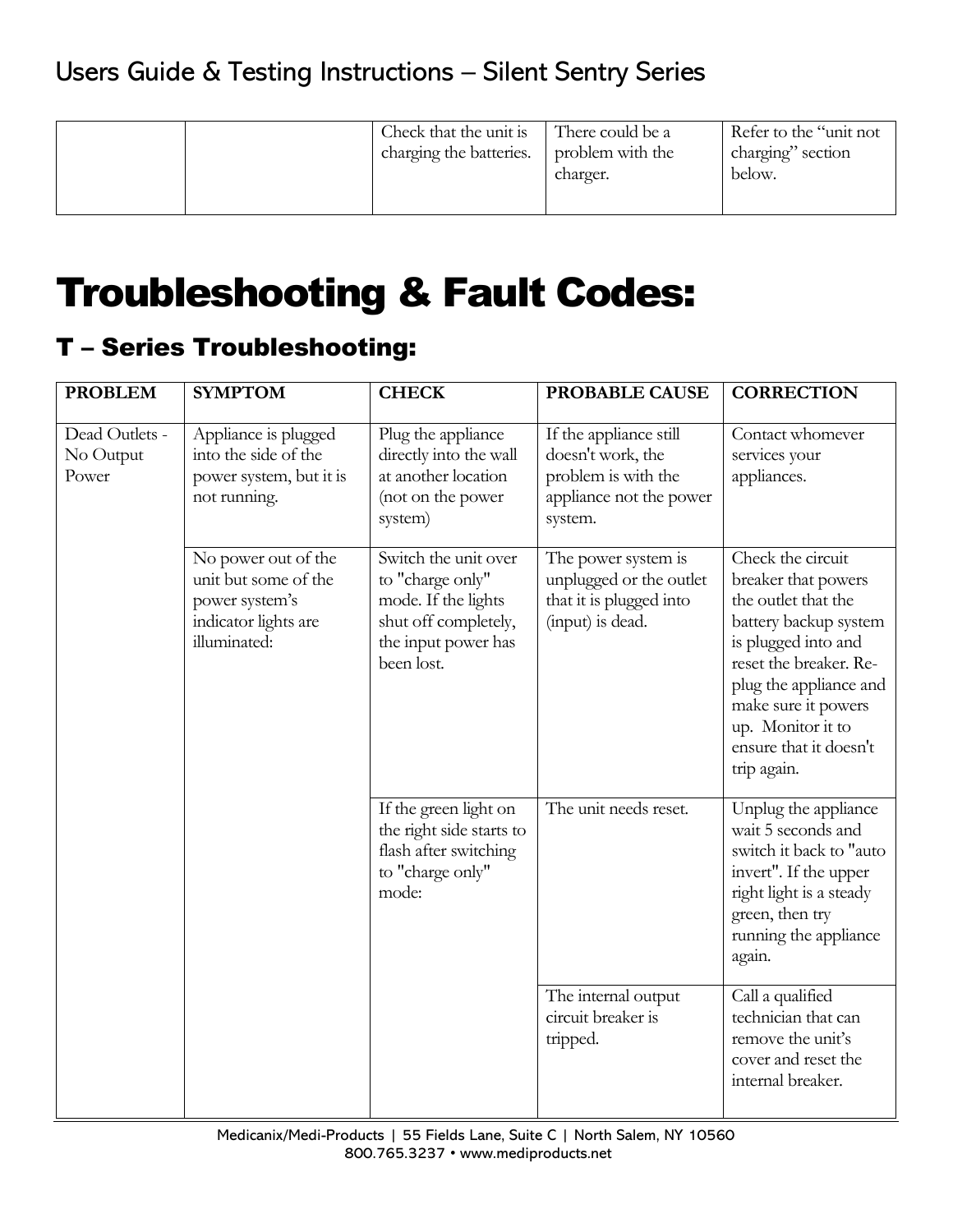|                                                     | If all three lights, to the<br>left of the switch, are<br>flashing slowly:<br>If all three lights to the                                           | Switch the unit to<br>"charge only".<br>Unplug the unit for 5<br>seconds then re-plug<br>it back in and see if it<br>resets. | The batteries are<br>excessively discharged.                                                     | Check to see when the<br>last time the batteries<br>were replaced. If the<br>batteries are over 48<br>months, old replace<br>them.   |
|-----------------------------------------------------|----------------------------------------------------------------------------------------------------------------------------------------------------|------------------------------------------------------------------------------------------------------------------------------|--------------------------------------------------------------------------------------------------|--------------------------------------------------------------------------------------------------------------------------------------|
| Dead Outlets -<br>No Output<br>Power<br>(continued) | left of the switch are<br>flashing slowly.<br>(continued)                                                                                          |                                                                                                                              |                                                                                                  | Have a qualified<br>technician recharge<br>the batteries with an<br>auxiliary battery<br>charger.                                    |
|                                                     | If all three lights to the<br>left of the switch are<br>flashing quickly.                                                                          | Switch the unit to<br>"charge only".<br>Unplug the unit for 5<br>seconds, then re-plug<br>it back in and see if it           | The batteries are getting<br>overcharged and the<br>DC voltage is too high.                      | Make sure the<br>batteries are<br>connected together<br>properly.                                                                    |
|                                                     |                                                                                                                                                    | resets.                                                                                                                      |                                                                                                  | Be sure that no other<br>auxiliary chargers are<br>connected to the<br>batteries.                                                    |
|                                                     |                                                                                                                                                    |                                                                                                                              |                                                                                                  | The Inverter is faulty -<br>have a qualified<br>technician replace the<br>inverter.                                                  |
| The unit is not<br>Inverting:                       | The unit is not putting<br>out power while<br>attempting to draw off<br>the batteries. The<br>yellow LED to the right<br>of the switch is not lit. | Is the control switch<br>switched to "Auto<br>Invert"?                                                                       | The inverter will not<br>turn on unless it is<br>switched over to "Auto<br>Invert".              | Switch it to "Auto<br>Invert".                                                                                                       |
|                                                     |                                                                                                                                                    | Unit Needs Reset                                                                                                             | A voltage spike or<br>demand may have<br>tripped the unit and the<br>unit needs reset.           | Switch the unit to<br>"charge only". Unplug<br>the unit for 5 seconds,<br>then re-plug it back in<br>and see if it resets.           |
|                                                     |                                                                                                                                                    | Check the Battery<br>Fuse                                                                                                    | If the battery fuse is<br>blown, the load may<br>have been too heavy<br>and overloaded the fuse. | Replace the DC<br>battery fuse and test<br>the unit again. If the<br>second fuse blows<br>lessen the size or<br>number of appliances |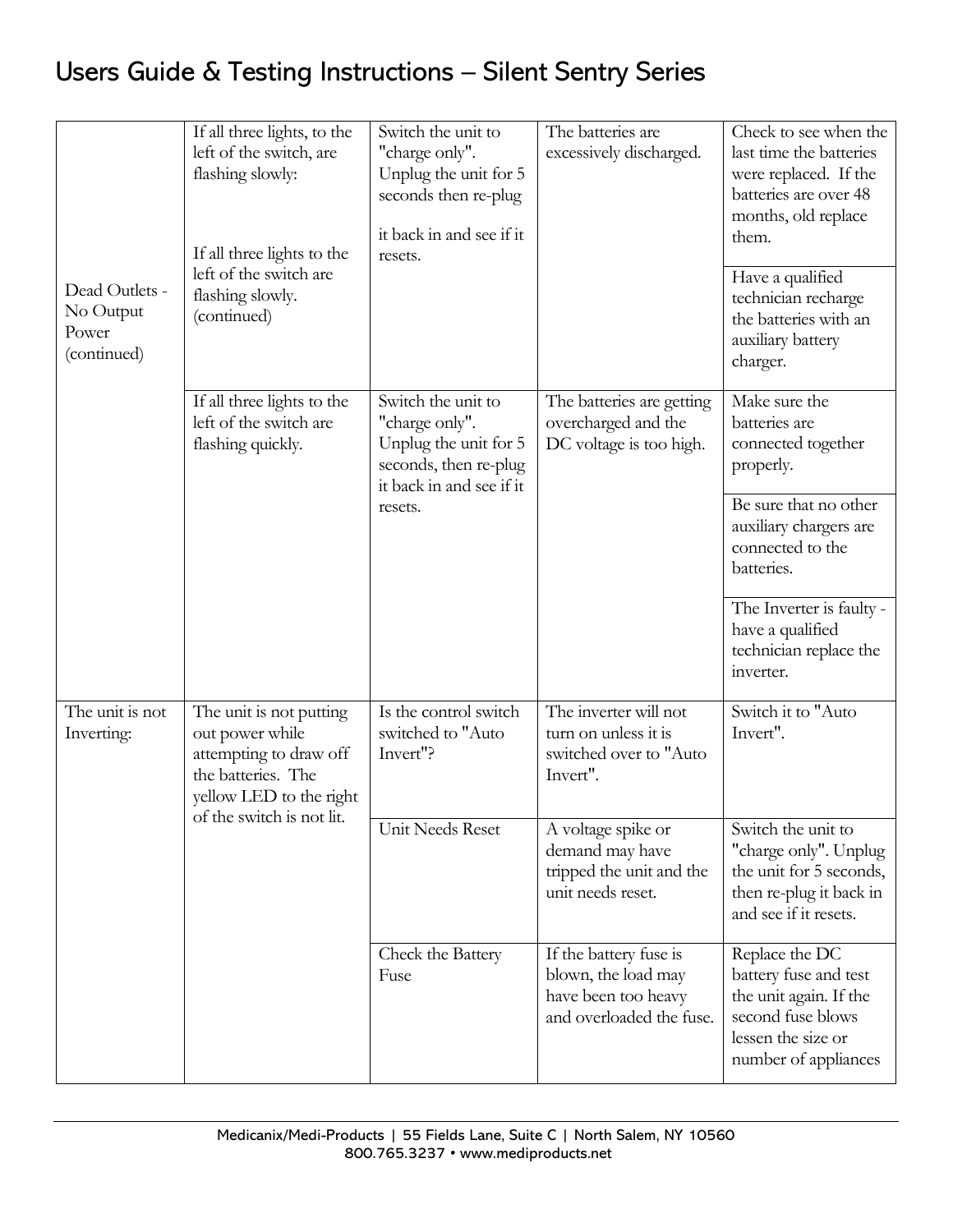|                                              |                                                                                                                                                                   |                                                |                                                                                                                                                                              | that are being plugged<br>into the system.                                                                                                       |
|----------------------------------------------|-------------------------------------------------------------------------------------------------------------------------------------------------------------------|------------------------------------------------|------------------------------------------------------------------------------------------------------------------------------------------------------------------------------|--------------------------------------------------------------------------------------------------------------------------------------------------|
| The unit is not<br>Inverting:<br>(continued) | The unit is not putting<br>out power while<br>attempting to draw off<br>the batteries. The<br>yellow LED to the right<br>of the switch is not lit.<br>(continued) | Check the Battery<br>Connections               | If the battery cables are<br>not making a good<br>connection or loose, the<br>unit will not be able to<br>fully draw off the<br>batteries.                                   | Tighten all battery<br>connections and test<br>the unit again.                                                                                   |
|                                              |                                                                                                                                                                   | Check the Batteries                            | If they are old or weak,<br>they will hold their full<br>voltage while no load is<br>being drawn off them.<br>As soon as a load is<br>applied, the voltage will<br>drop out. | Try recharging the<br>batteries for 12 hours<br>and test the unit again.<br>If the batteries still do<br>not hold their charge,<br>replace them. |
|                                              |                                                                                                                                                                   | <b>Bad Inverter</b>                            | <b>Faulty Inverter</b>                                                                                                                                                       | If you have tried all of<br>the above and your<br>unit still doesn't work,<br>it could be you have a<br>faulty inverter.                         |
|                                              | The unit is not putting<br>out power while<br>attempting to draw off<br>the batteries. Yellow<br>LED to the right of the<br>switch lights up.                     | Check the Batteries                            | If they are old or weak,<br>they will hold their full<br>voltage while no load is<br>being drawn off them.<br>As soon as a load is<br>applied, the voltage will<br>drop out. | Try Recharging the<br>Batteries for 12 hours<br>and test the unit again.<br>If the batteries still do<br>not hold their charge<br>replace them.  |
|                                              |                                                                                                                                                                   | Check the internal<br><b>AC Output Breaker</b> | The breaker on the<br>output side of the<br>inverter was tripped.                                                                                                            | Reset push button<br>breaker and test unit<br>again.                                                                                             |
|                                              |                                                                                                                                                                   | Check the AC<br>Output wiring                  | One of the wires on the<br>AC output side is<br>disconnected.                                                                                                                | Reattach loose wire<br>and test unit again.                                                                                                      |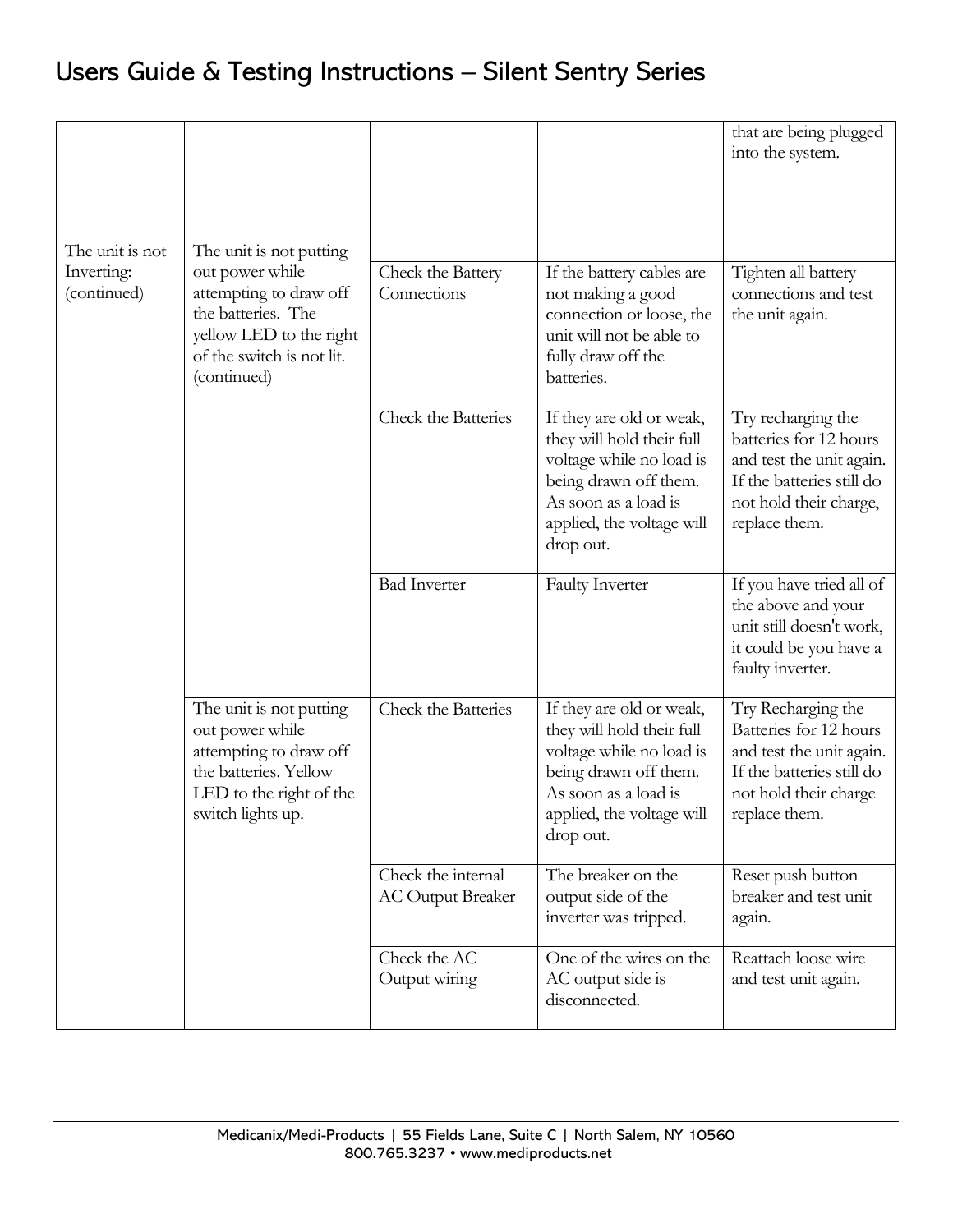|                         | The Bottom left LED is<br>flashing Red                                                                                                                   | Overload                                                                                                                | The inverter shut down<br>on overload. The<br>battery voltage is too<br>low, or the load size is<br>too large for the unit to<br>handle. | Try recharging the<br>batteries for 12 hours<br>and test the unit again.<br>If the batteries still do<br>not hold their charge,<br>replace them.                                   |
|-------------------------|----------------------------------------------------------------------------------------------------------------------------------------------------------|-------------------------------------------------------------------------------------------------------------------------|------------------------------------------------------------------------------------------------------------------------------------------|------------------------------------------------------------------------------------------------------------------------------------------------------------------------------------|
| Unit is Not<br>Charging | The unit is not putting<br>out power while<br>attempting to draw off<br>the batteries. The<br>Green LED to the right<br>of the switch is not lit:        | Check and see if your<br>unit has an Input<br>Push Button Breaker                                                       | Input Breaker tripped,<br>not allowing power in to<br>charge the batteries.                                                              | Reset the breaker if<br>your unit has one.                                                                                                                                         |
|                         |                                                                                                                                                          | Check the outlet or<br>circuit the power<br>systems input is<br>plugged into, by<br>plugging another<br>device into it. | The circuit breaker for<br>the input power tripped                                                                                       | Reset the breaker on<br>the main panel that<br>feeds the<br>outlet/circuit and<br>retest the power<br>system.                                                                      |
|                         |                                                                                                                                                          | Battery Voltage is too<br>High                                                                                          | Either the batteries are<br>hooked up incorrectly<br>or there is an auxiliary<br>charger attached to<br>them.                            | Check that that<br>batteries are<br>connected the way<br>they are intended to<br>be and there are no<br>other chargers<br>supplying power to<br>them                               |
|                         |                                                                                                                                                          | <b>Bad Inverter</b>                                                                                                     | <b>Faulty Inverter</b>                                                                                                                   | If you have tried all of<br>the above and your<br>unit still doesn't work,<br>it could be you have a<br>faulty inverter.                                                           |
|                         | The unit is not putting<br>out power while<br>attempting to draw off<br>the batteries. The<br>Green LED to the right<br>of the switch is lighting<br>up. | Check the Battery<br>Fuse                                                                                               | If the battery fuse is<br>blown, the load may<br>have been too heavy<br>and overloaded the fuse.                                         | Replace the DC<br>Battery fuse and test<br>the unit again. If the<br>second fuse blows<br>lessen the size or<br>number of appliances<br>that are being plugged<br>into the system. |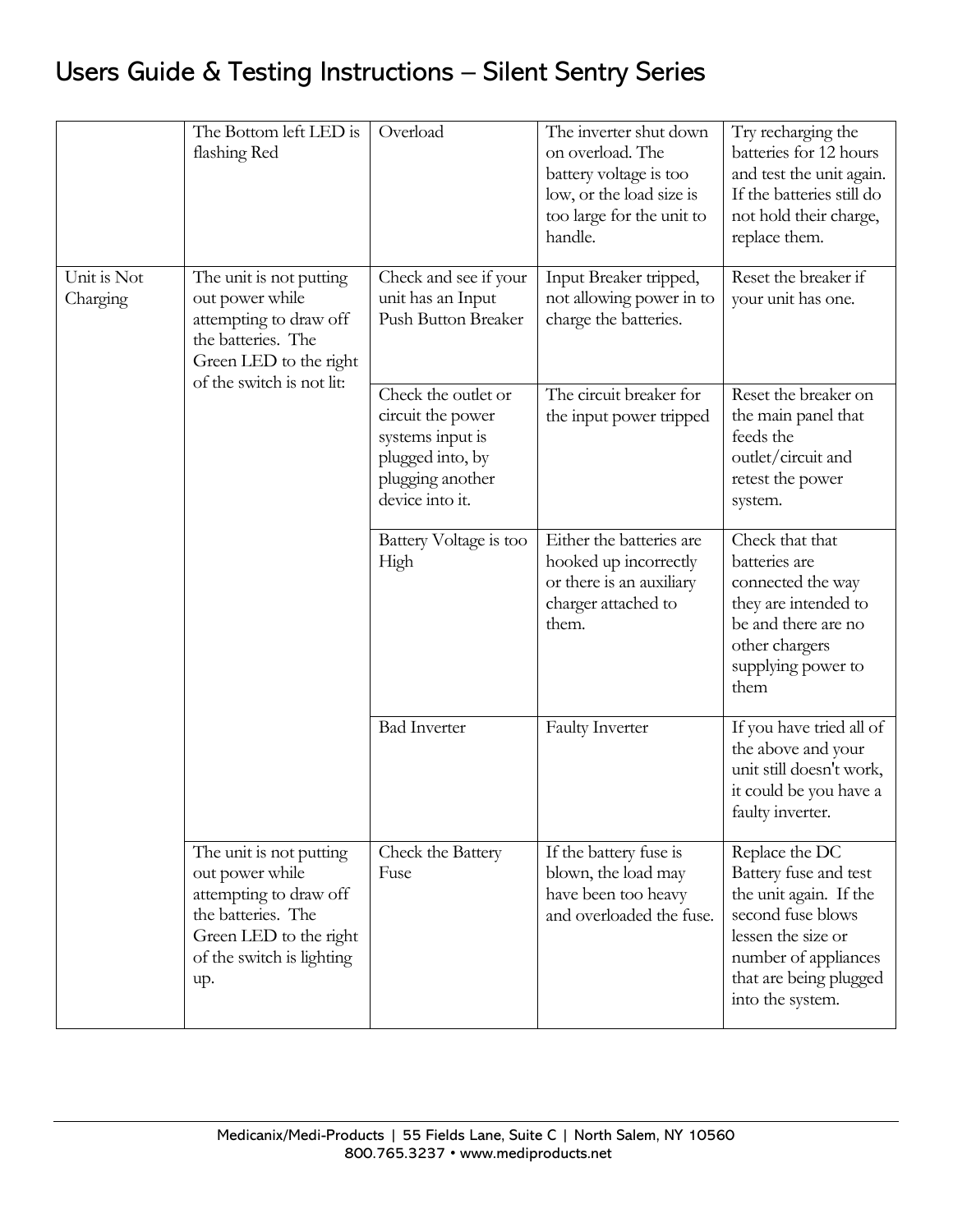|                                        | Check the Battery<br>Connections | If the battery cables are<br>not making a good<br>connection or loose, the<br>unit will not be able to<br>fully draw off the<br>batteries.                                                   | Tighten all battery<br>connections and test<br>the unit again.                                                                                   |
|----------------------------------------|----------------------------------|----------------------------------------------------------------------------------------------------------------------------------------------------------------------------------------------|--------------------------------------------------------------------------------------------------------------------------------------------------|
| Unit is Not<br>Charging<br>(continued) | <b>Check the Batteries</b>       | If the batteries are old<br>or weak, they will not<br>hold their full voltage<br>while no load is being<br>drawn off them. As<br>soon as a load is applied,<br>the voltage will drop<br>out. | Try Recharging the<br>Batteries for 12 hours<br>and test the unit again.<br>If the batteries still do<br>not hold their charge,<br>replace them. |

### M – Series Troubleshooting:

| <b>PROBLEM</b>                       | <b>SYMPTOM</b>                                            | <b>CHECK</b>                                                       | <b>PROBABLE</b><br><b>CAUSE</b>                                                                            | <b>CORRECTION</b>                                                                                                           |
|--------------------------------------|-----------------------------------------------------------|--------------------------------------------------------------------|------------------------------------------------------------------------------------------------------------|-----------------------------------------------------------------------------------------------------------------------------|
| Dead Outlets -<br>No Output<br>Power | PWR Light is<br>Illuminated                               | The Inverter or<br>charger may be turned<br>off                    | Someone may have<br>accidently shut the<br>power system off.                                               | Press the Inverter<br>button as well as the<br>charger button - be sure<br>the INV and CHG<br>LED light get<br>illuminated. |
|                                      | Fault Light is<br>Illuminated                             | Check the LED Screen<br>and note down what<br>fault code is listed | The Unit tripped and<br>shut down, due to<br>some sort of fault<br>malfunction.                            | Note the following list<br>of Fault Errors and<br>contact tech service for<br>assistance with the<br>error.                 |
| Power System is<br>Not Charging:     | Power Light is<br>Illuminated but unit is<br>not Charging | Check to see if the<br>charger is turned on.                       | Someone may have<br>accidently shut the<br>charger off.                                                    | Press the charger<br>button - be sure the<br>INV and CHG LED<br>light get illuminated.                                      |
|                                      |                                                           | Check the Battery<br>Disconnet switch if<br>your unit has one      | The battery Switch is<br>in the "off" position<br>not allowing the<br>inverter to charge the<br>batteries. | Turn the Switch to the<br>"on" position and retry<br>charging the batteries.                                                |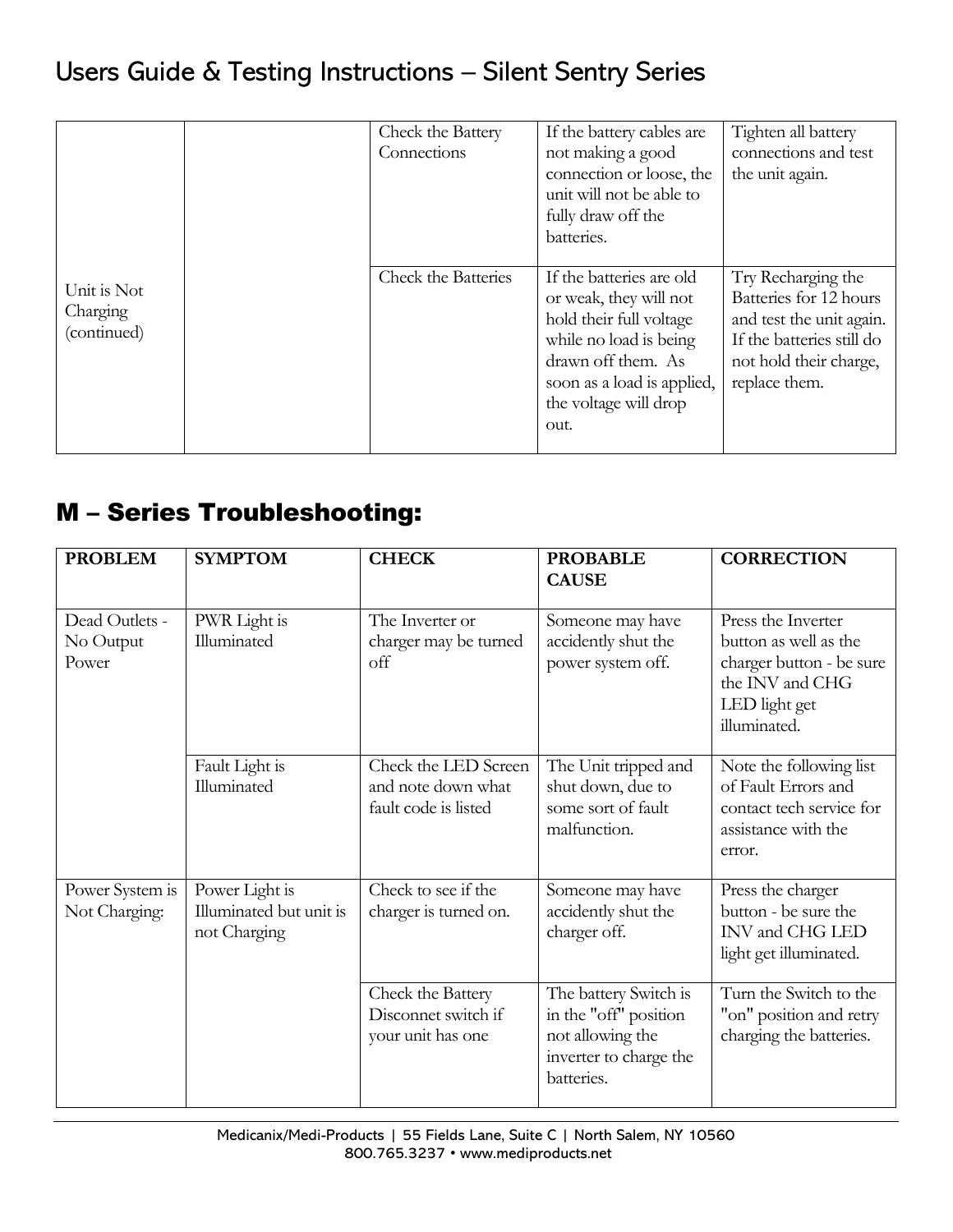|                                                 |                                                                                | Check the Battery Fuse                                                                                                   | The battery DC Fuse<br>is blown not allowing<br>the inverter to charge<br>the batteries.                                           | Replace the fuse if it is<br>faulty and retry to<br>charge the batteries.                                         |
|-------------------------------------------------|--------------------------------------------------------------------------------|--------------------------------------------------------------------------------------------------------------------------|------------------------------------------------------------------------------------------------------------------------------------|-------------------------------------------------------------------------------------------------------------------|
| Power System is<br>Not Charging:<br>(continued) | Power Light is not<br>illuminated, and the<br>power system is not<br>charging. | Check the outlet or<br>circuit the power<br>system's input is<br>plugged into, by<br>plugging another<br>device into it. | The circuit breaker for<br>the input power<br>tripped.                                                                             | Reset the breaker on<br>the main panel that<br>feeds the outlet/circuit<br>and retest the power<br>system.        |
|                                                 |                                                                                | Check and see if your<br>unit has an Input Push<br>Button Breaker (This<br>may be internal or<br>external)               | Input Breaker tripped<br>not allowing power in<br>to charge the batteries.                                                         | Reset the breaker if<br>your unit has one.                                                                        |
|                                                 | Fault Light is<br>Illuminated                                                  | Check the LED Screen<br>and note down what<br>fault code is listed                                                       | The Unit tripped and<br>shut down, due to<br>some sort of fault<br>malfunction.                                                    | Note the Following list<br>of Fault Errors and<br>contact tech service for<br>assistance with the<br>error.       |
| Power System is<br>Not Inverting:               | Power Light is<br>illuminated but unit is<br>not Inverting                     | The Inverter is getting<br><b>Input Power</b>                                                                            | As long as the power<br>system is getting input<br>power it will never<br>switch to invert or<br>draw power from its<br>batteries. | Switch off the Input<br>power to test that the<br>unit inverts. Reconnect<br>input power after<br>testing.        |
|                                                 | Power Light is not<br>illuminated, and the<br>power system is not<br>charging. | The Inverter may be<br>turned off                                                                                        | Someone may have<br>accidently shut the<br>Auto Invert mode off.                                                                   | Press the Inverter<br>button. Be sure the<br><b>INV</b> light gets<br>illuminated and test the<br>unit output.    |
|                                                 |                                                                                | The Load is too small                                                                                                    | The unit is searching<br>for a load and will not<br>apply power until<br>something gets<br>plugged into it.                        | Adjust the unit's surge<br>watts all the way down.<br>Plug in a decent load,<br>see if the unit will<br>power it. |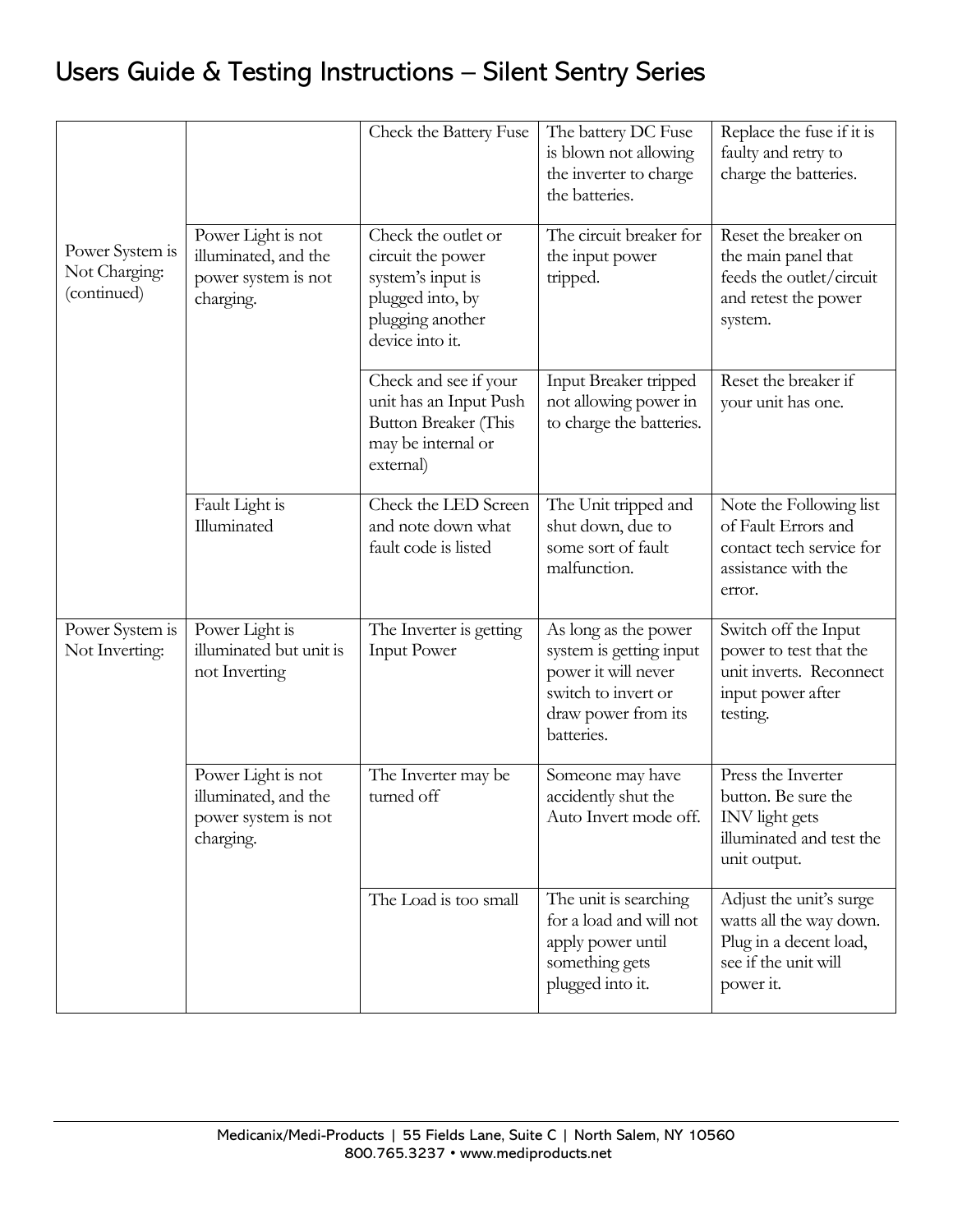| Fault Light is<br>illuminated | Check the LED Screen<br>and note down what<br>fault code is listed | The unit tripped and<br>shut down, due to<br>some sort of fault<br>malfunction. | Note the Following list<br>of Fault Errors and<br>contact tech service for<br>assistance with the<br>error. |
|-------------------------------|--------------------------------------------------------------------|---------------------------------------------------------------------------------|-------------------------------------------------------------------------------------------------------------|
|-------------------------------|--------------------------------------------------------------------|---------------------------------------------------------------------------------|-------------------------------------------------------------------------------------------------------------|

### M-Series Fault Codes:

#### **AC Back feed:**

The unit is wired up incorrectly and external power is getting fed into the unit's output.

#### **AC Overload:**

Too much current is being fed through the unit. Reduce the number of items that are being drawn off it and restart the power system.

#### **Breaker Tripped:**

The current being fed through the unit was too high and tripped the internal input breaker. Have a qualified technician remove the Power System's cover to reset the breaker.

#### **Dead Batt Charge:**

The batteries are dead and need to be changed or charged. Check the battery disconnect switch, (if your unit has one) to be sure it is in the "on" position. Also check the battery fuse. If the fuse is good, check the battery voltage. If the batteries cannot be recharged, replace the batteries.

#### **FET Overload:**

The inverter overheated. Allow the unit to cool for some time and try restarting the unit.

#### **HI Battery:**

The batteries have gotten overcharged or hooked up incorrectly. Make sure the batteries are hooked up correctly and the DC input voltage is the specified input DC voltage of the inverter.

#### **HI Battery Temp:**

The unit is charging the batteries too fast. This causes them to overheat. Allow the unit to cool down and turn down the Inverter's charge rate. Try recharging the batteries.

#### **HI Volts AC:**

The input voltage is too high. Check to be sure the appropriate AC Input voltage is getting fed to power system. This also may have been caused due to a power spike in the area, causing the unit to trip. Reset the unit and try it again.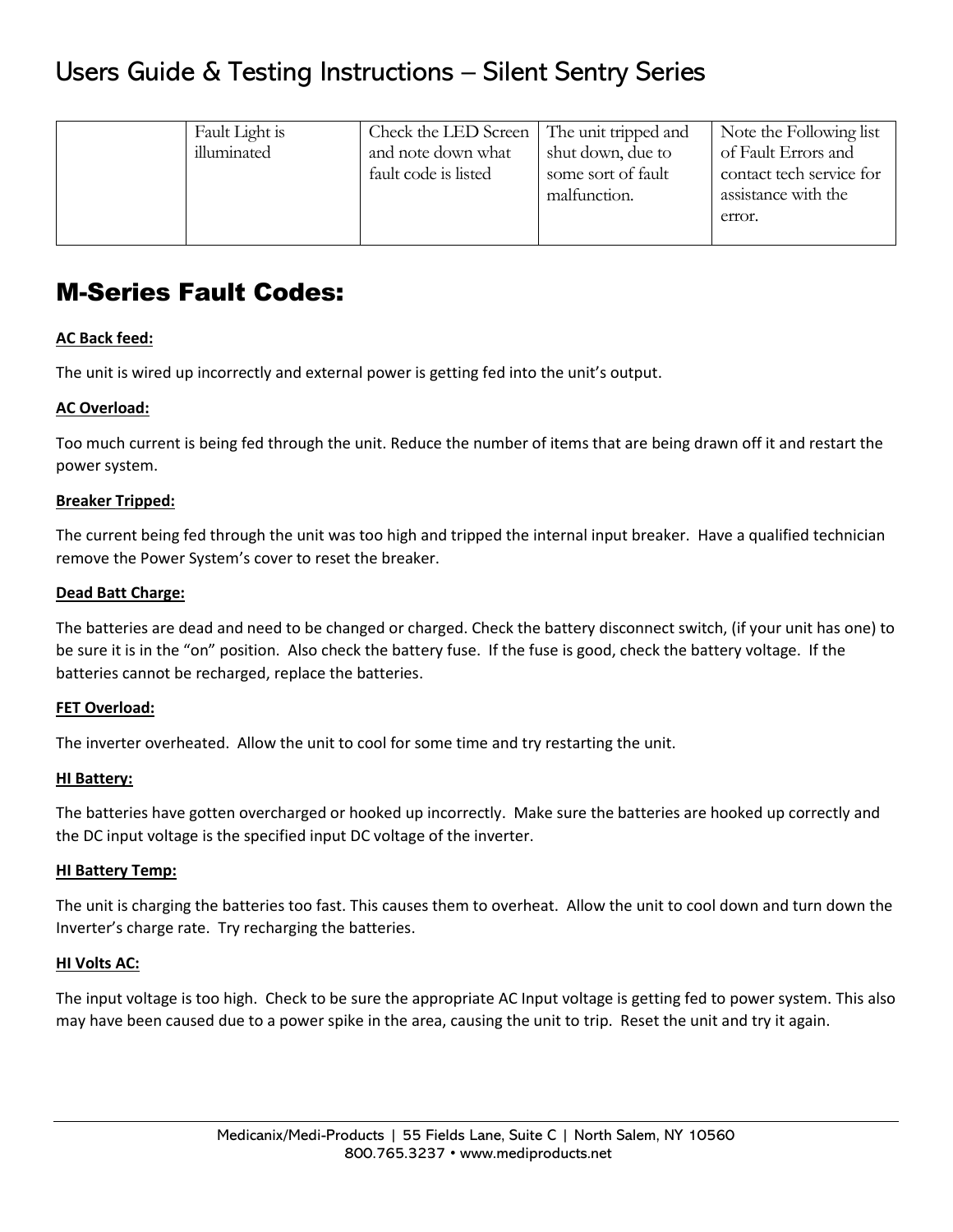#### **Low Battery:**

This error occurs while the inverter is inverting in discharging the batteries. As the batteries run low, this error may occur and prevent the batteries from getting damaged or over discharged. To clear this error, restore AC input power and recharge the batteries.

#### **Over Current:**

Too much current is being drawn through the unit. This error occurs to protect the unit's internal components that may fail if too much current is being passed through it for too long.

#### **Over Temp:**

This error is like the over current error. The temperature of some of the unit's internal components are getting too hot. This error will occur to protect the unit's internal components from getting damaged due to too much heat.

#### **Stuck Relay:**

If this error does not clear on its own, the transfer relay is stuck, and the inverter will need to be sent in for repair.

#### **Tfmr Overtemp:**

The transformer is heating too much, and this error will occur to prevent heat damage to the transformer.

### Qualified Technical Support & Procedures:

Adjustments can be made to the inverter module. Please consult with technical service prior to making any adjustments, as unit should arrive with adjustments preset.

A large amount of energy is stored in the batteries which can cause injury to unqualified persons attempting to effect repairs. Also, no one untrained regarding electrical energy should attempt any service task or remove any of the front covers as live circuits will be exposed in all cases.

Eye protection should be worn by any person connecting or disconnecting batteries and battery cables.

Hand & Eye Protection is recommended for any person handling batteries.

Various battery connection patterns are used on several model variations. Battery replacements must follow the original factory configuration.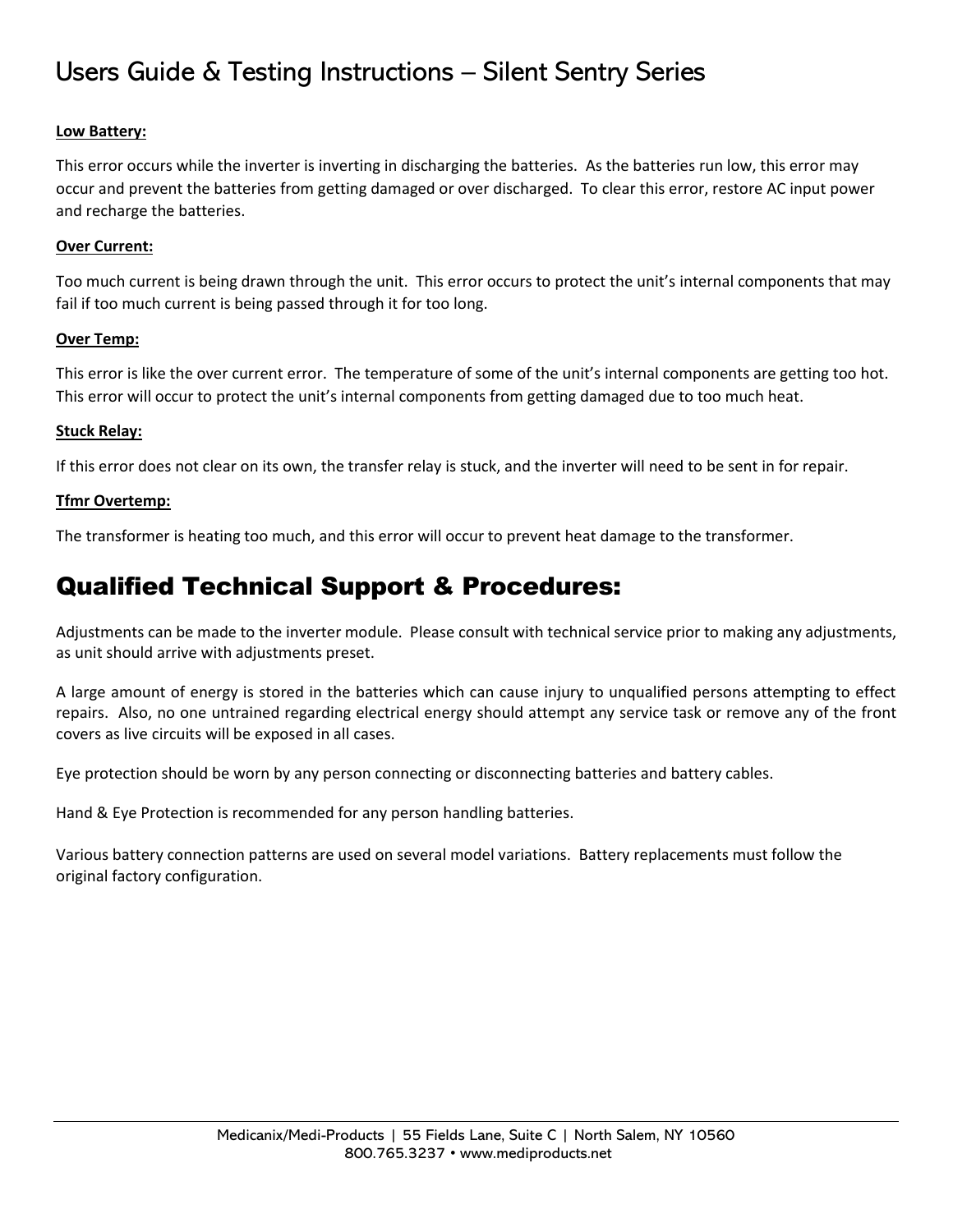# Testing Procedures

Standards of testing the power system must be implemented and carried along with regular testing.

Medi-Products sets out the following guidelines and instructions that must be understood and implemented for the use and dependence on our battery backup generators.

Weekly, Monthly and Annual load tests must be performed, recorded and documented. The following criteria must be followed in order to complete each test:

#### **Weekly Testing:**

The recommended weekly test is a quick and simple test which assures the functionality of the transfer switch, auto-invert and charge mode.

This test is performed by disconnecting the power that feeds the battery backup unit or if your system is a plug and play standalone system, unplug its power cord. Upon disconnecting the feed power, your system should switch over to invert mode and draw its power from the batteries. At this point, you should be sure your equipment is still on and running.

**Note**: If you need to find out your "runtime" contact tech support with your power system's model and serial number and the make and model of the refrigerator or freezer you are supporting. If you are supporting operating room equipment the standard runtime is 2 hours.

After you have ensured that your system has switched over is inverting, you will need to restore the feed power (or replug the system in). This test should not last more than 2 to 3 minutes.

#### **Monthly Testing:**

The monthly test is a load test that needs to be conducted no sooner than 20 days and no longer than 40 days from the prior (monthly) load test. This test is to ensure the generator can last 25% of its intended runtime. Your runtime is predetermined amount of time that your refrigerator will run on the battery backup. This would have been calculated at the time you purchased the unit.

For the week you are performing the monthly test, it is not necessary to also perform the weekly test.

```
Example: 12 hour run time = Monthly test 3 hours
```
Another important issue to take note of is that it is possible to over test your power system. Medi-Products battery backup system's use of AGM batteries, which if they are discharged too frequently or discharged too deeply, it can cause damage to the batteries, shorting their life expectancy and weakening them.

You may want to set a timer to remind you to restore the input power to the system and not over discharge the batteries. Reconnect the input power and recharge the battery bank. This may take several hours.

#### **Record Keeping:**

Recording these tests is important for the protection of your vaccines and costly inventory. You can use our test logs that are in our service manuals and can download from our website.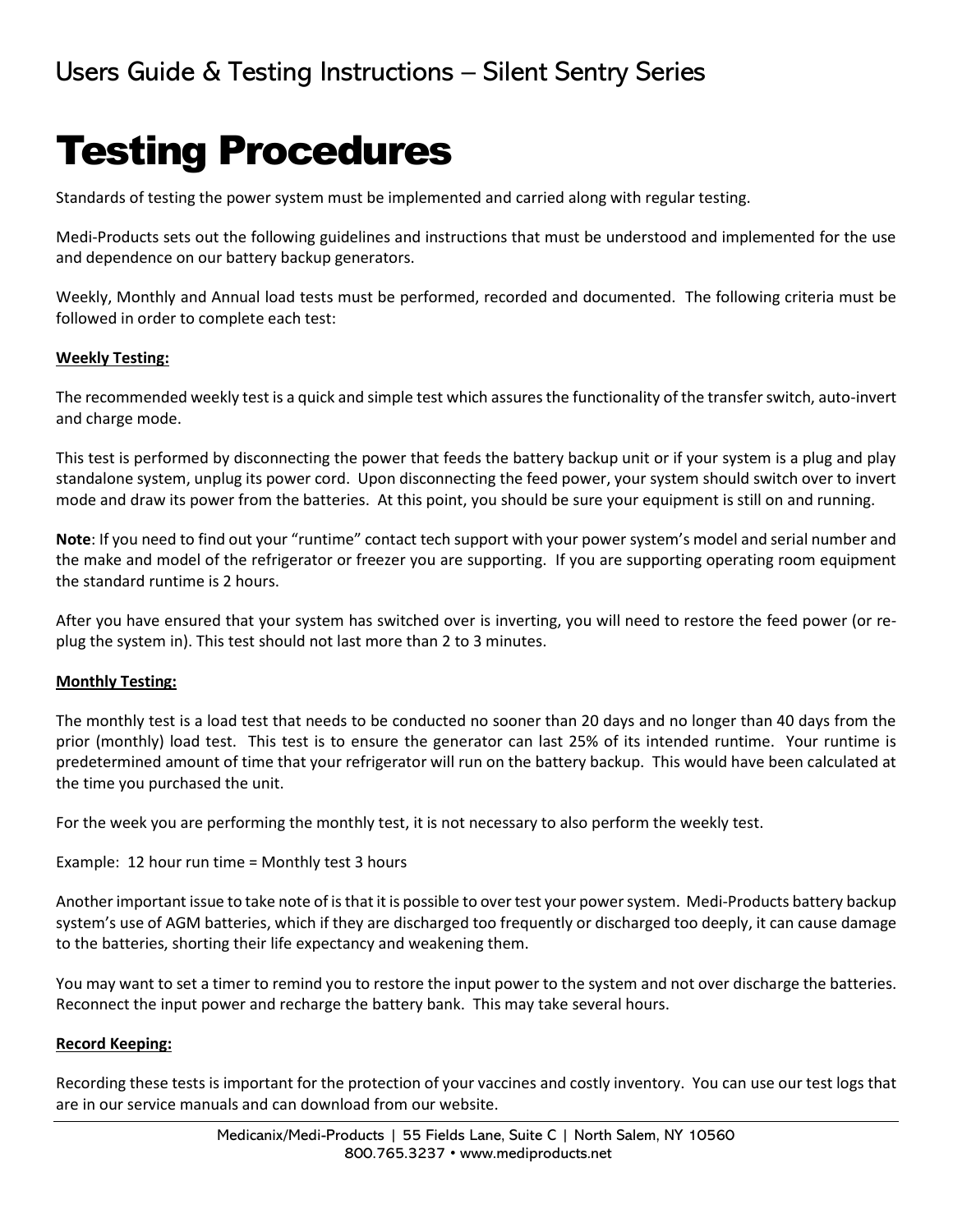### Weekly Test Log:

| Date: | <b>Test Start Time:</b> | <b>Test End Time:</b> | Status: | Tested by: |
|-------|-------------------------|-----------------------|---------|------------|
|       |                         |                       |         |            |
|       |                         |                       |         |            |
|       |                         |                       |         |            |
|       |                         |                       |         |            |
|       |                         |                       |         |            |
|       |                         |                       |         |            |
|       |                         |                       |         |            |
|       |                         |                       |         |            |
|       |                         |                       |         |            |
|       |                         |                       |         |            |
|       |                         |                       |         |            |
|       |                         |                       |         |            |
|       |                         |                       |         |            |
|       |                         |                       |         |            |
|       |                         |                       |         |            |
|       |                         |                       |         |            |
|       |                         |                       |         |            |
|       |                         |                       |         |            |
|       |                         |                       |         |            |

### Monthly Test Log:

| Date: | <b>Test Start Time:</b> | <b>Test End Time:</b> | <b>Status:</b> | Tested by: |
|-------|-------------------------|-----------------------|----------------|------------|
|       |                         |                       |                |            |
|       |                         |                       |                |            |
|       |                         |                       |                |            |
|       |                         |                       |                |            |
|       |                         |                       |                |            |
|       |                         |                       |                |            |
|       |                         |                       |                |            |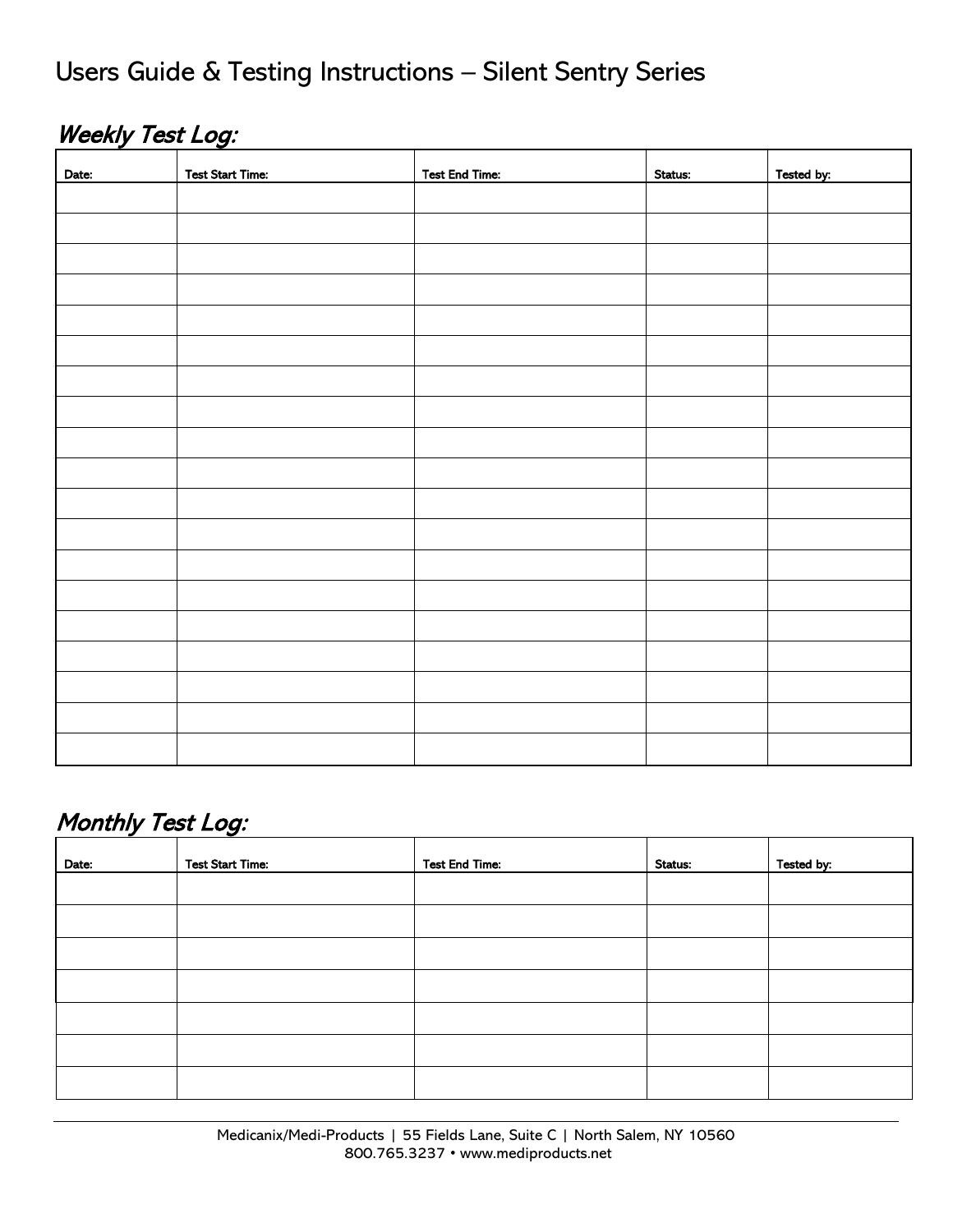# Battery Replacement:

Eye protection should be worn by any person connecting or disconnecting batteries and battery cables.

The Batteries are to be replaced every 48 months. To order replacement batteries contact Medi-Products 800-765-3237

It is better to have someone that is comfortable working with electrical appliances and/or batteries replace them. Often your Bio-Medical, building maintenance or someone of that caliber is best suited to the job. Have them follow the following instructions for battery replacement:

- 1) Disconnect the Input Power by unplugging the unit or switching off the input circuit breaker.
- 2) 1200/2000watt systems: switch it to "Line Charge Only" 4000/4400/8800watt system: Turn the Red DC disconnect knob to the "off" position.
- 3) Remove the front battery box covers to access the batteries Take a photo of the battery connections or special note of how your batteries cables are configured so you can refer back to it when reinstalling.
- 4) Remove the battery cables:

12 Volt Systems: Remove the entire positive cable set before removing any negative connections. 24- or 48-Volt Systems: Start by removing one of the jumper cables between the batteries.

This will help prevent the cables from accidentally shorting out against the cabinet or each other.

- 5) Remove the batteries from the cabinet and slide the new ones into place
- 6) Re-Install the cables. Refer to the diagram below:
- 7) Reinstall the Battery Box Covers.
- 8) Follow the Start Up and Testing Procedures within this manual

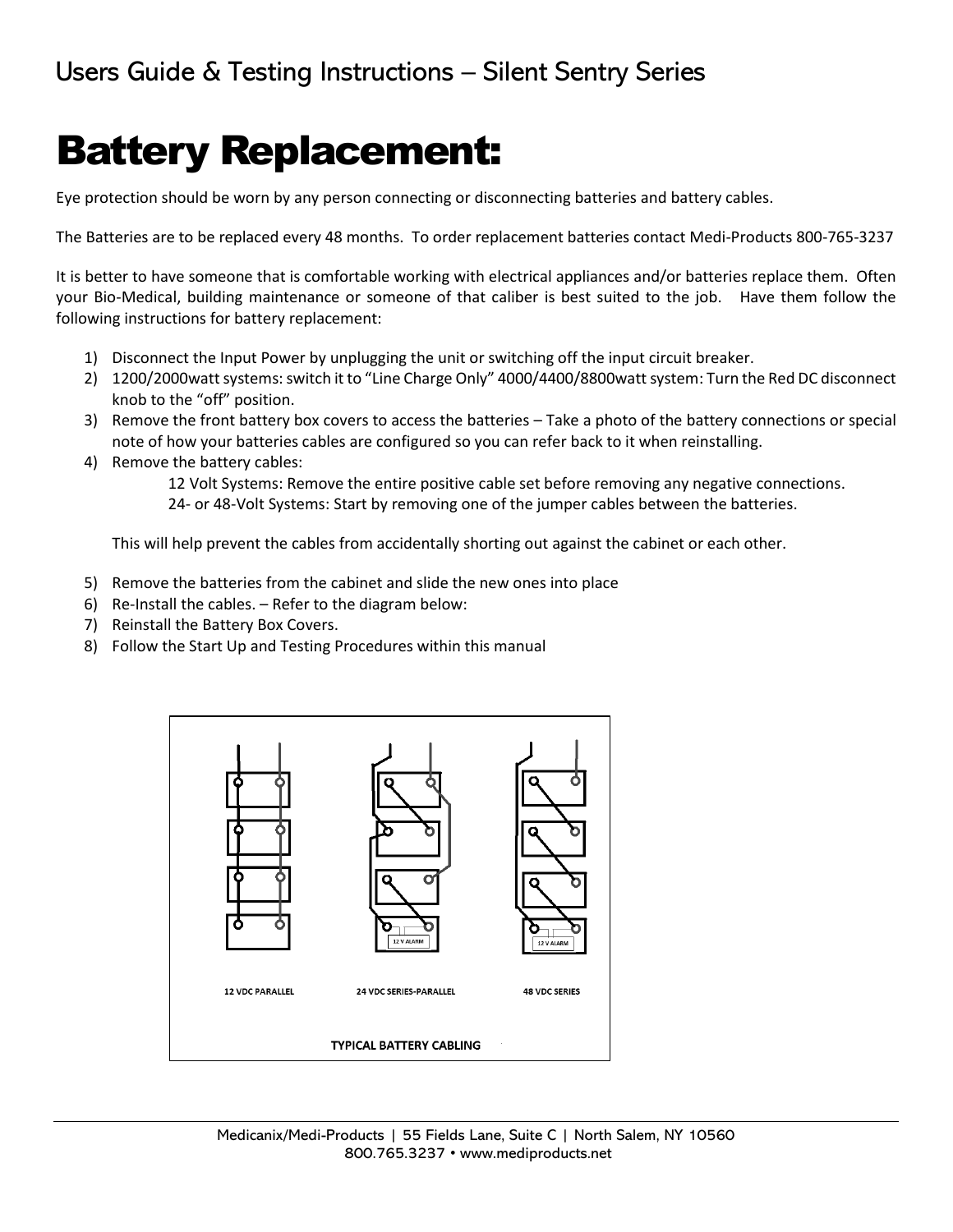The dialer is intended to send a telephone alert when the there is a power outage. This system will dial up to 4 numbers when the input power is lost.

#### **Installation Requirements:**

1) The refrigerator battery backup system operates with a standard analog telephone line. You will need to have this telephone line installed and working prior to installing the power system.

2) The System also requires 6 size C standard alkaline batteries.

3) This alert is pre-mounted to the face of the battery backup system, so no preparation for mounting this optional remote is necessary.

#### **Programming and Setup:**

Plug the system into a phone line using the cord provided (there is an input and extension jack on the top left of the monitor panel) and install the batteries by removing the battery cover in the front of the unit. You will need to complete the following steps to configure your device:

#### **1) SET THE CLOCK**

- a) Press SET
- b) Press CLOCK (Button #8)
- c) Using the number keys, enter the correct time. (It will recite the digits as they are pressed)
- d) If the time is AM, press the AM key. (It will say "am")
	- If the time is PM, press the PM Key. (It will say "pm")

Example: You want to set the clock to 9:45 am, press the following keys in the order shown: SET + CLOCK + 9 + 4 + 5 + AM

#### **2) SET THE DIAL OUT PHONE NUMBERS:**

You can program up to 4 phone numbers which the alarm will call when a power outage occurs. Decide which ones you want to alert and write them down, so they are handy.

- a) Press SET
- b) Press PHONE NUMBER

c) Select which telephone number to program. Press any unassigned number key (from 1 to 4) to represent the new telephone number entry. (It will respond: "Enter number.")

- d) Enter the complete telephone number using the number keys. (It will recite the digits as they are pressed)
- e) Press ENTER. (The unit will respond: "Okay.")
- f) Repeat above procedure to program up to four separate telephone numbers

#### **4) SET THE INTERCALL TIME**

You use this feature only if you are programming in one contact number. It will prevent the system from calling the phone number every minute, which is the default setting.

(If you programmed more than one dial out phone number in step 2, skip this step and move on to step 5)

a) Press SET.

b) Press INTERCALL TIME. (Button #3) INTERCALL TIME The Model 400 will respond: "Enter minutes."

c) Using the number keys, enter the minutes (we recommend 30 and it will recite the digits as you press them).

d) Press ENTER. (It will respond: "Enter seconds.")

f) Enter 00 (It will recite the digits as you press them.)

g) Press ENTER (It will respond: "Okay".)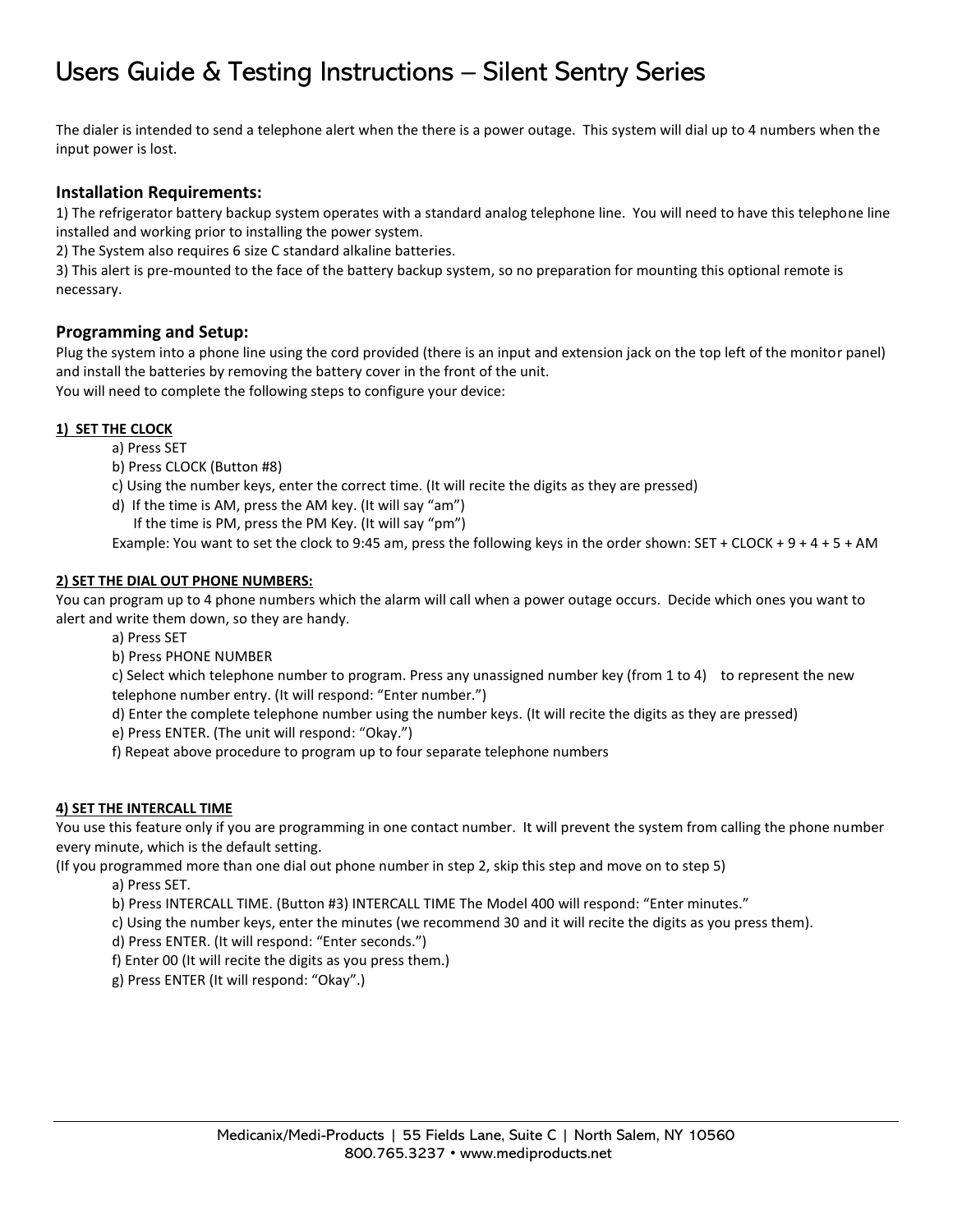#### **5) SET THE MAX CALLS:**

This will determine the number of times the system will call you after the power goes out and after the power has been restored. We recommend limiting it to 3 calls per user. So, if you only have one call-out number, you will want to set your max calls to 3. Example: 3 Users X 3 Calls per user = Max Call should be set to 9

- a) Press MAX CALLS. (It will respond: "Enter number.")
- b) Using the number keys, enter the max number of calls you wish (3 times the number of users).
- c) Press ENTER. (it will respond: "Okay".)

Congratulations, you have set up your battery backup remote alert system.

#### **Using the (optional) Remote Alert System:**

Once you have the system set up, there is not much to do other than test the system.

Weekly Testing: When you perform your weekly test of the power system by disconnecting the input power, the system will call you with an alert.

Once you reconnect the input power, it should alert you again stating that the system is back to normal.

#### **Important Note: Acknowledging Alerts**

When you receive a call from the system, the system may keep calling you until you acknowledge that you have received the alert At any time during the call, you can enter the acknowledgement code by entering 555. Once you enter 555, the system will say "Alarm Acknowledged" and stop calling you.